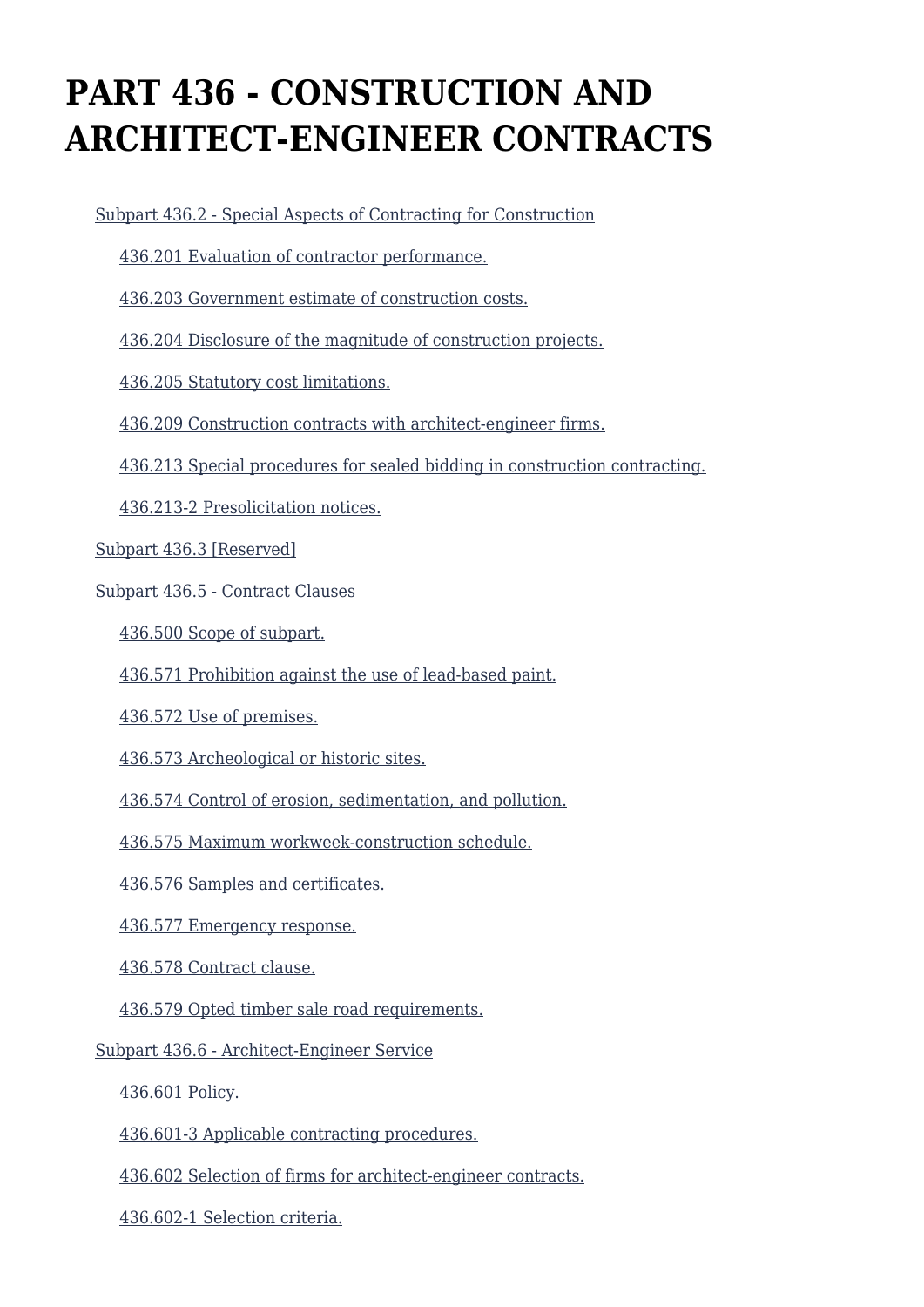[436.602-2 Evaluation boards.](https://origin-www.acquisition.gov/%5Brp:link:agar-part-436%5D#Section_436_602_2_T48_4021636415)

[436.602-3 Evaluation board functions.](https://origin-www.acquisition.gov/%5Brp:link:agar-part-436%5D#Section_436_602_3_T48_4021636416)

[436.602-4 Selection authority.](https://origin-www.acquisition.gov/%5Brp:link:agar-part-436%5D#Section_436_602_4_T48_4021636417)

 [436.602-5 Short selection process for contracts not to exceed the simplified acquisition](https://origin-www.acquisition.gov/%5Brp:link:agar-part-436%5D#Section_436_602_5_T48_4021636418) [threshold.](https://origin-www.acquisition.gov/%5Brp:link:agar-part-436%5D#Section_436_602_5_T48_4021636418)

[436.603 Collecting data on and appraising firms' qualifications.](https://origin-www.acquisition.gov/%5Brp:link:agar-part-436%5D#Section_436_603_T48_4021636419)

[436.604 Performance evaluation.](https://origin-www.acquisition.gov/%5Brp:link:agar-part-436%5D#Section_436_604_T48_40216364110)

[436.605 Government cost estimate for architect-engineer work.](https://origin-www.acquisition.gov/%5Brp:link:agar-part-436%5D#Section_436_605_T48_40216364111)

[436.609 Contract clauses.](https://origin-www.acquisition.gov/%5Brp:link:agar-part-436%5D#Section_436_609_T48_40216364112)

[436.609-1 Design within funding limitations.](https://origin-www.acquisition.gov/%5Brp:link:agar-part-436%5D#Section_436_609_1_T48_40216364113)

[436.670 Firms ineligible for award - construction.](https://origin-www.acquisition.gov/%5Brp:link:agar-part-436%5D#Section_436_670_T48_40216364114)

# **Subpart 436.2 - Special Aspects of Contracting for Construction**

#### **436.201 Evaluation of contractor performance.**

*Preparation of performance evaluation reports.* In addition to the requirements of FAR 36.201, performance evaluation reports shall be prepared for indefinite-delivery type contracts when either the contract maximum or the contracting activity's reasonable estimate of services to be ordered exceeds \$500,000.00. For these contracts, performance evaluation reports shall be prepared for each order at the time of final acceptance of the work under the order.

#### **436.203 Government estimate of construction costs.**

For acquisitions using sealed bid procedures, the contracting officer may disclose the overall amount of the Government's estimate of construction costs following identification of the responsive bid most advantageous to the Government; verification of that bid's price reasonableness; and verification of the bidder's responsibility. For acquisitions using other than sealed bid procedures (e.g., negotiation), the contracting officer may disclose the overall amount of the estimate after contract award.

#### **436.204 Disclosure of the magnitude of construction projects.**

In the case of indefinite-delivery type contracts, the reasonable estimate of work to be done or the maximum in the solicitation, both including all options, is to be used to select the price range. Contracting officers may elect to use both a price range for the base period of services and the total, inclusive of options, to best describe the magnitude of the solicitation.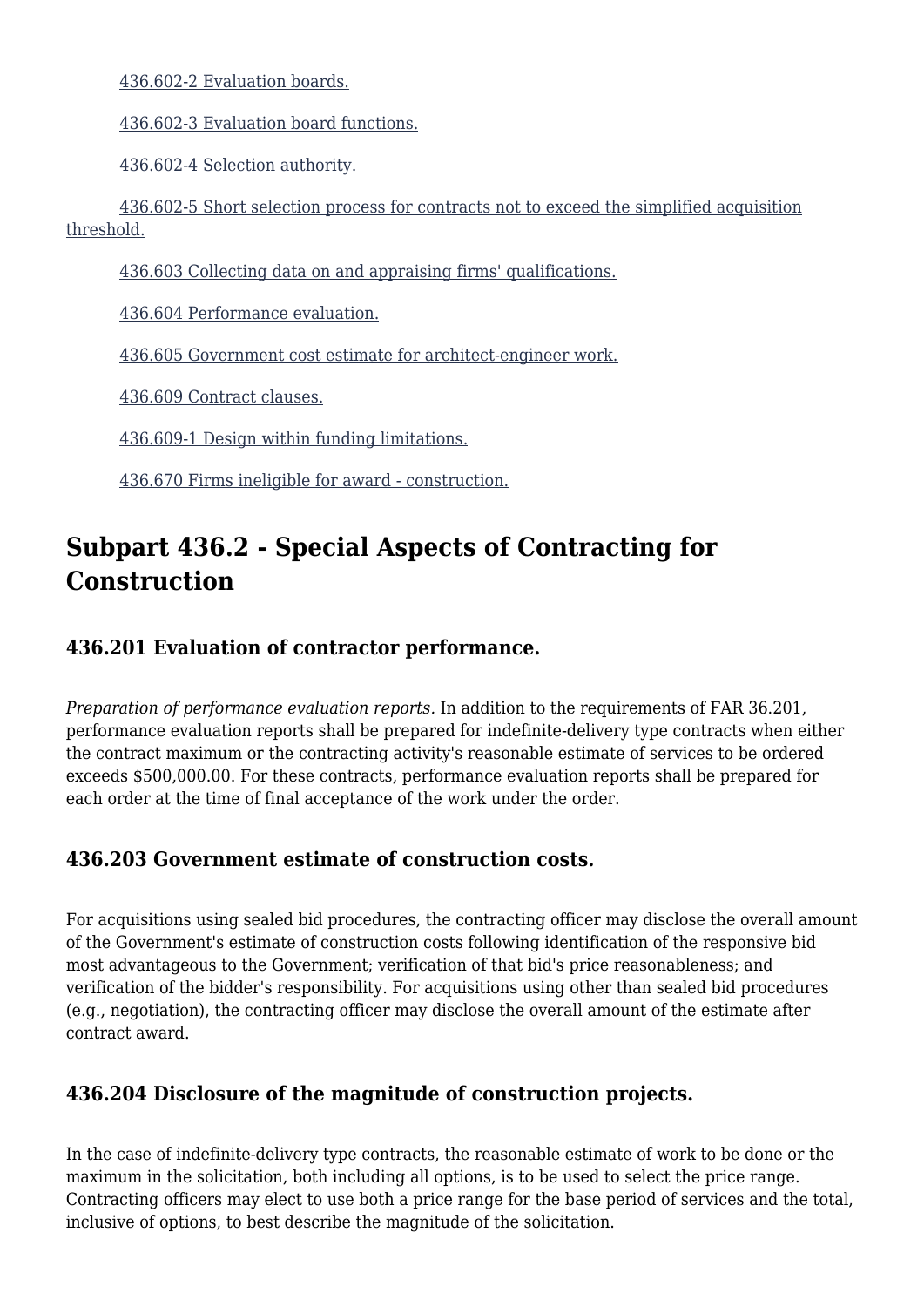# **436.205 Statutory cost limitations.**

(a) When it appears that funds available for a project may be insufficient for all the desired features of construction, the contracting officer may provide in the solicitation for a base bid item covering the work generally as specified and for one or more additive or deductive bid items which progressively add or omit specified features of the work in a stated order of priority. In this case, the contracting officer shall insert the provision at 452.236-70, Additive or Deductive Items, in solicitations for construction.

(b) In the alternative to the process in paragraph (a) of this section, the contracting officer may use the policies and procedures found in FAR 17.2.

#### **436.209 Construction contracts with architect-engineer firms.**

The head of the contracting activity (HCA) is authorized to approve the award of a contract to construct a project, in whole or in part, to the firm (inclusive of its subsidiaries or affiliates) that designed the project.

# **436.213 Special procedures for sealed bidding in construction contracting.**

#### **436.213-2 Presolicitation notices.**

The authority to waive a presolicitation notice is restricted to the HCA.

# **Subpart 436.3 [Reserved]**

# **Subpart 436.5 - Contract Clauses**

#### **436.500 Scope of subpart.**

This subpart prescribes clauses for insertion in USDA solicitations and contracts for construction and for dismantling, demolition, or removal of improvements or structures. The contracting officer shall use the clauses as prescribed, in contracts that exceed the simplified acquisition threshold. The contracting officer may use the clauses if the contract amount is expected to be within the simplified acquisition threshold.

# **436.571 Prohibition against the use of lead-based paint.**

The contracting officer shall insert the clause at 452.236-71, Prohibition Against the Use of Lead-Based Paint, in solicitations and contracts, if the work involves construction or rehabilitation (including dismantling, demolition, or removal) of residential structures. This clause may be used in contracts for other than residential structures.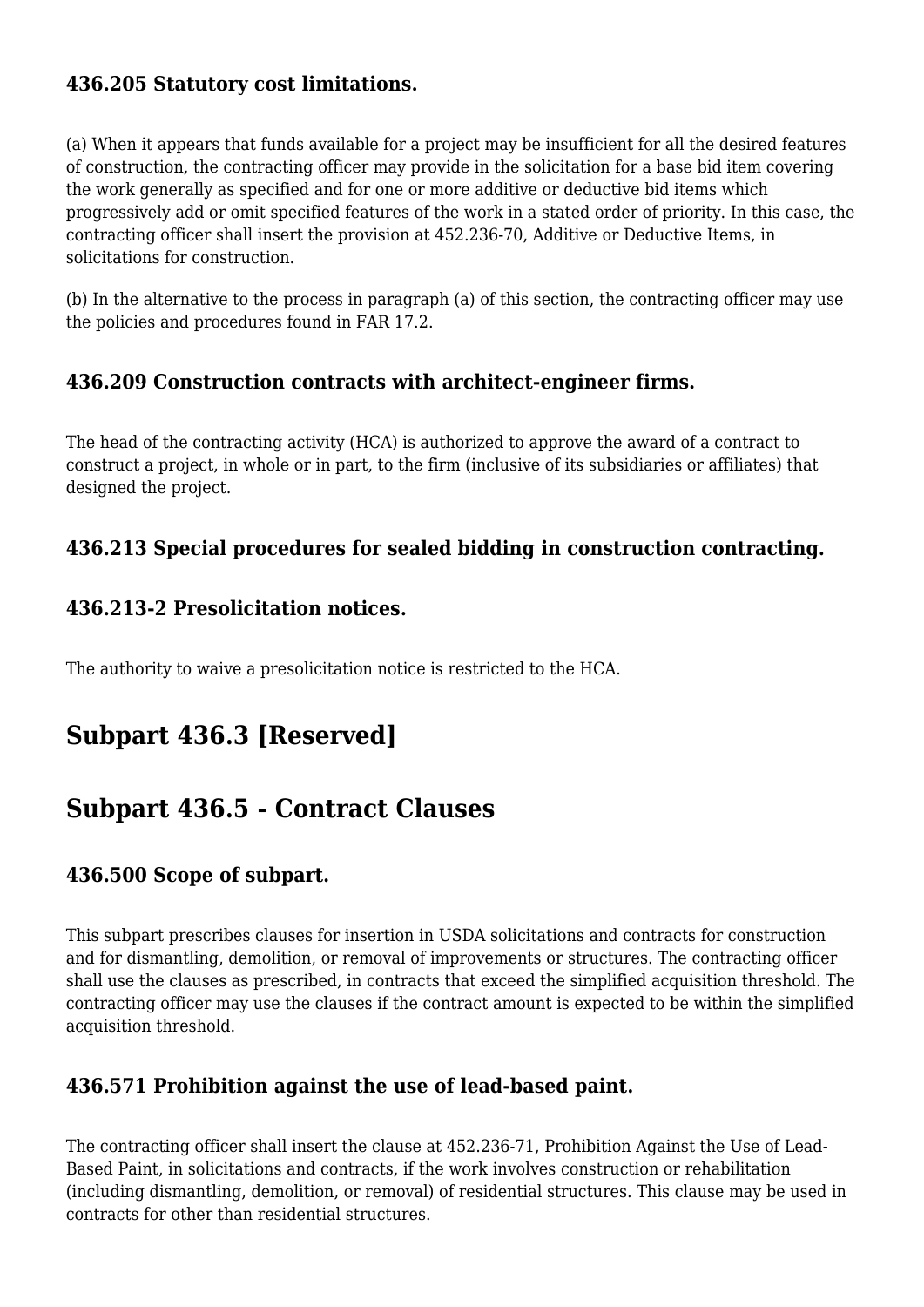#### **436.572 Use of premises.**

The contracting officer shall insert the clause at 452.236-72, Use of Premises, if the contractor will be permitted to use land or premises administered by USDA.

# **436.573 Archeological or historic sites.**

The contracting officer shall insert the clause at 452.236-73, Archeological or Historic Sites, if the contractor will be working in an area where such sites may be found. Use of the clause is optional in service contracts for on-the-ground work, e.g., reforestation, silvicultural, land stabilization, or other agricultural-related projects.

#### **436.574 Control of erosion, sedimentation, and pollution.**

The contracting officer shall insert the clause at 452.236-74, Control of Erosion, Sedimentation and Pollution, if there is a need for applying environmental controls in the performance of work. Use of the clause is optional in service contracts for on-the-ground e.g., reforestation, silvicultural, land stabilization, or other agricultural-related projects.

#### **436.575 Maximum workweek-construction schedule.**

The contracting officer shall insert the clause at 452.236-75, Maximum Workweek-Construction Schedule, if the clause at FAR 52.236-15 is used and the contractor's work schedule is restricted by access to the facility or must be coordinated with the schedule of contract administration personnel.

#### **436.576 Samples and certificates.**

The contracting officer shall insert the clause at 452.236-76, Samples and Certificates, in all contracts.

#### **436.577 Emergency response.**

The contracting officer may insert the clause at 452.236-77, Emergency Response, in construction contracts awarded for the Forest Service.

# **436.578 Contract clause.**

Insert the clause at 452.236-78, *Fire Suppression and Liability* in solicitations and contracts for Integrated Resource Service Contracts (IRSC) awarded for the Forest Service.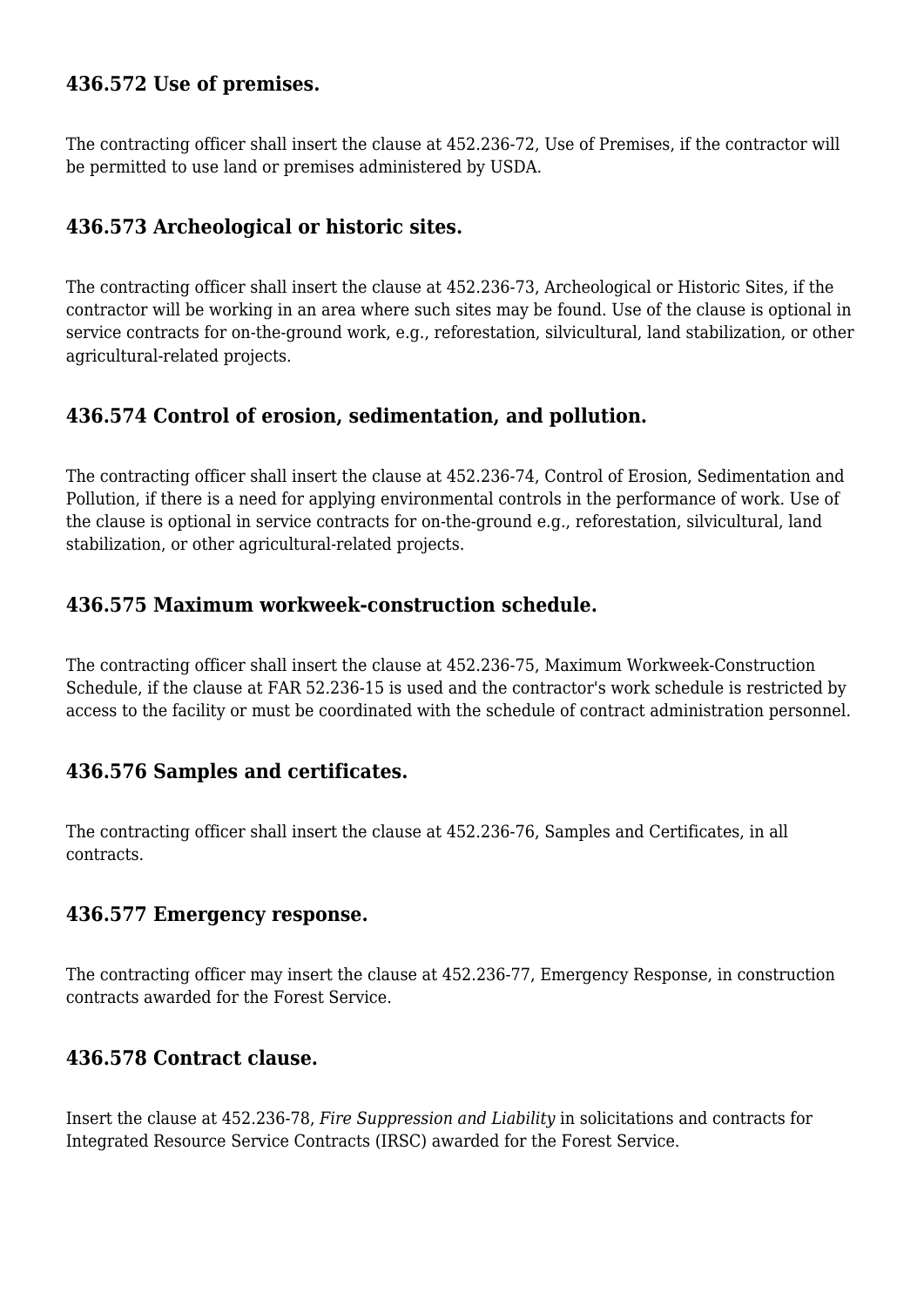# **436.579 Opted timber sale road requirements.**

The contracting officer shall insert the clause at 452.236-79, Opted Timber Sale Road Requirements, in road construction contracts resulting from a timber sale turnback.

# **Subpart 436.6 - Architect-Engineer Service**

# **436.601 Policy.**

# **436.601-3 Applicable contracting procedures.**

The technical official's listing of areas where recovered materials cannot be used shall be referred to the contracting activity's official designated in accordance with FAR 23.404. A copy of the listing and of any approval or disapproval by that official is to be retained in the solicitation file.

#### **436.602 Selection of firms for architect-engineer contracts.**

# **436.602-1 Selection criteria.**

The HCA is authorized to approve the use of design competition under the conditions in FAR 36.602-1(b).

#### **436.602-2 Evaluation boards.**

HCA's shall establish written procedures for providing permanent or ad hoc architect-engineer evaluation boards as prescribed in FAR 36.602-2. The procedures may provide for the appointment of private practitioners of architecture, engineering, or related professions when such action is determined by the HCA to be essential to meet the Government's minimum needs.

# **436.602-3 Evaluation board functions.**

The selection report required in FAR 36.602-3(d) shall be prepared for the approval of the HCA. The HCA may authorize an acquisition official above the level of the contracting officer to execute the required approval.

# **436.602-4 Selection authority.**

(a) The HCA shall serve as the selection authority in accordance with FAR 36.602-4. The HCA may authorize an acquisition official above the level of the contracting officer to serve as the selection authority.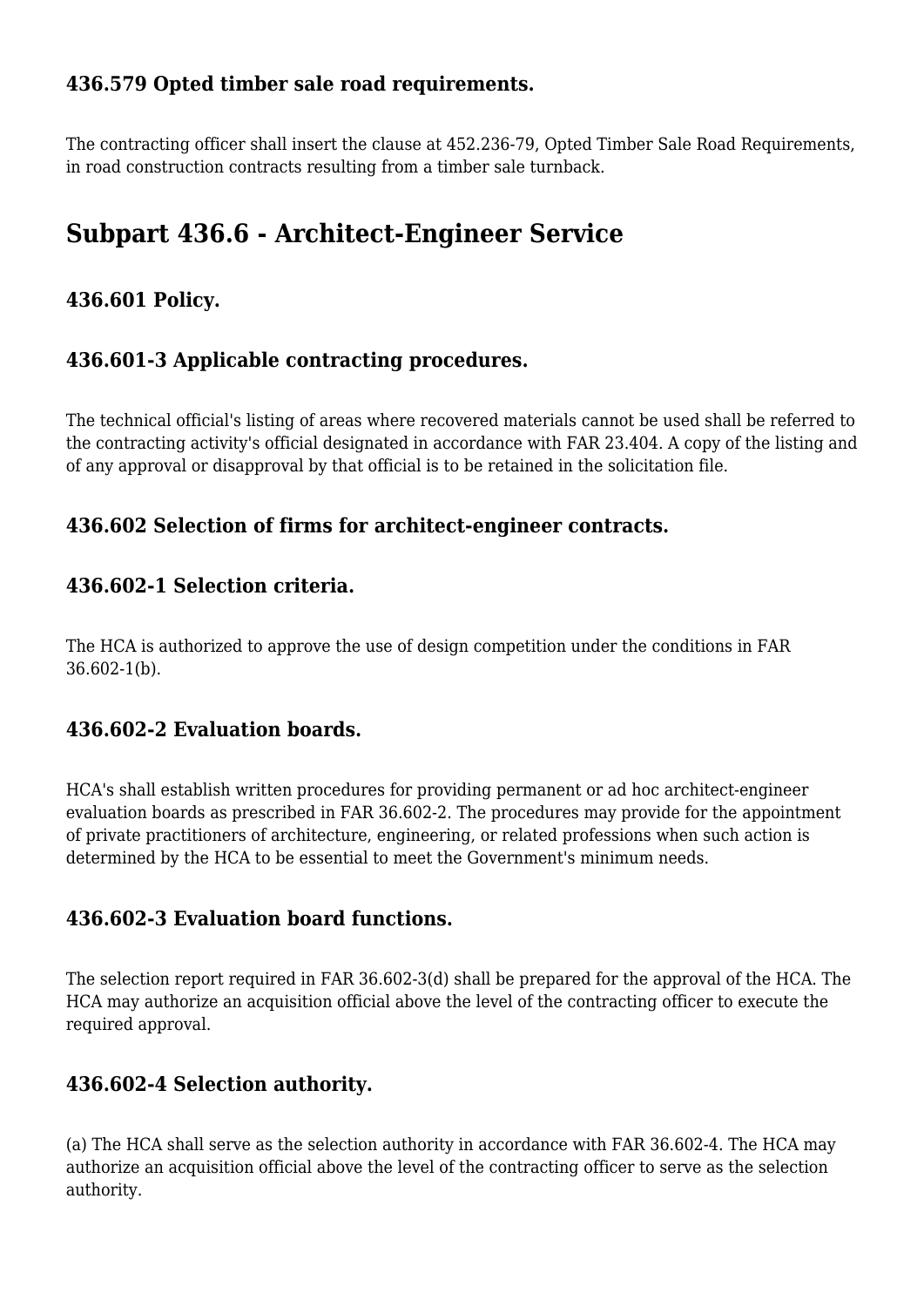(b) A copy of the final selection, inclusive of the supporting documents, shall be provided to the contracting officer and maintained in the solicitation file.

# **436.602-5 Short selection process for contracts not to exceed the simplified acquisition threshold.**

The HCA may include either or both procedures in FAR 36.602-5 in the procedures for evaluation boards.

# **436.603 Collecting data on and appraising firms' qualifications.**

(a) HCA's which require architect-engineer services shall establish procedures to comply with the requirements of FAR 36.603.

(b) The procedures shall include a list of names, addresses, and phone numbers of offices or boards assigned to maintain architect-engineer qualification data files. The list shall be updated annually.

# **436.604 Performance evaluation.**

*Preparation of performance evaluation reports.* (a) In addition to the requirements of FAR 36.604, performance evaluation reports shall be prepared for indefinite-delivery type contracts when either the contract maximum or the contracting activities reasonable estimate of services to be ordered exceeds \$25,000.00. For these contracts, performance evaluation reports shall be prepared for each order at the time of final acceptance of the work under the order.

(b) The contracting officer may require a performance evaluation report on the work done by the architect-engineer after the completion of or during the construction of the designed project.

# **436.605 Government cost estimate for architect-engineer work.**

The contracting officer may release the Government's total cost estimate in accordance with FAR 36.605(b).

#### **436.609 Contract clauses.**

# **436.609-1 Design within funding limitations.**

(a) Should the head of the contracting activity appoint a designee to make the determination in FAR 36.609-1(c)(1), the appointment may be to one no lower than the official authorized to commit program funds for the work being acquired.

(b) The contracting officer, with the advice of appropriate technical representatives, may make the determination in FAR  $36.609-1(c)(2)$  or (3).